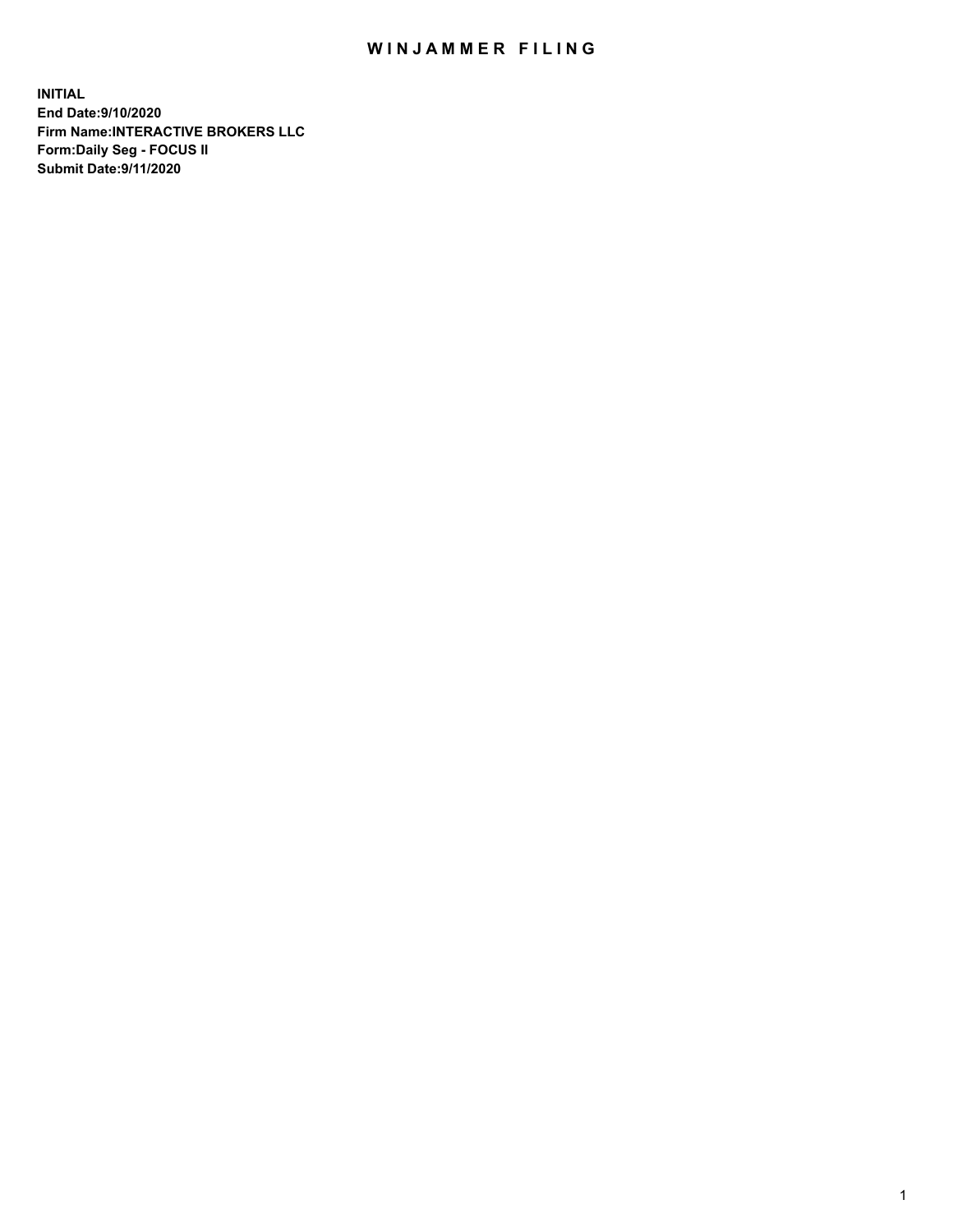**INITIAL End Date:9/10/2020 Firm Name:INTERACTIVE BROKERS LLC Form:Daily Seg - FOCUS II Submit Date:9/11/2020 Daily Segregation - Cover Page**

| Name of Company                                                                                                                                                                                                                                                                                                                | <b>INTERACTIVE BROKERS LLC</b>                                                                  |
|--------------------------------------------------------------------------------------------------------------------------------------------------------------------------------------------------------------------------------------------------------------------------------------------------------------------------------|-------------------------------------------------------------------------------------------------|
| <b>Contact Name</b>                                                                                                                                                                                                                                                                                                            | <b>James Menicucci</b>                                                                          |
| <b>Contact Phone Number</b>                                                                                                                                                                                                                                                                                                    | 203-618-8085                                                                                    |
| <b>Contact Email Address</b>                                                                                                                                                                                                                                                                                                   | jmenicucci@interactivebrokers.c<br>om                                                           |
| FCM's Customer Segregated Funds Residual Interest Target (choose one):<br>a. Minimum dollar amount: ; or<br>b. Minimum percentage of customer segregated funds required:%; or<br>c. Dollar amount range between: and; or<br>d. Percentage range of customer segregated funds required between:% and%.                          | $\overline{\mathbf{0}}$<br>$\overline{\mathbf{0}}$<br>155,000,000 245,000,000<br>0 <sub>0</sub> |
| FCM's Customer Secured Amount Funds Residual Interest Target (choose one):<br>a. Minimum dollar amount: ; or<br>b. Minimum percentage of customer secured funds required:%; or<br>c. Dollar amount range between: and; or<br>d. Percentage range of customer secured funds required between:% and%.                            | <u>0</u><br>$\overline{\mathbf{0}}$<br>80,000,000 120,000,000<br>0 <sub>0</sub>                 |
| FCM's Cleared Swaps Customer Collateral Residual Interest Target (choose one):<br>a. Minimum dollar amount: ; or<br>b. Minimum percentage of cleared swaps customer collateral required:% ; or<br>c. Dollar amount range between: and; or<br>d. Percentage range of cleared swaps customer collateral required between:% and%. | $\overline{\mathbf{0}}$<br>$\underline{\mathbf{0}}$<br>0 <sub>0</sub><br>00                     |

Attach supporting documents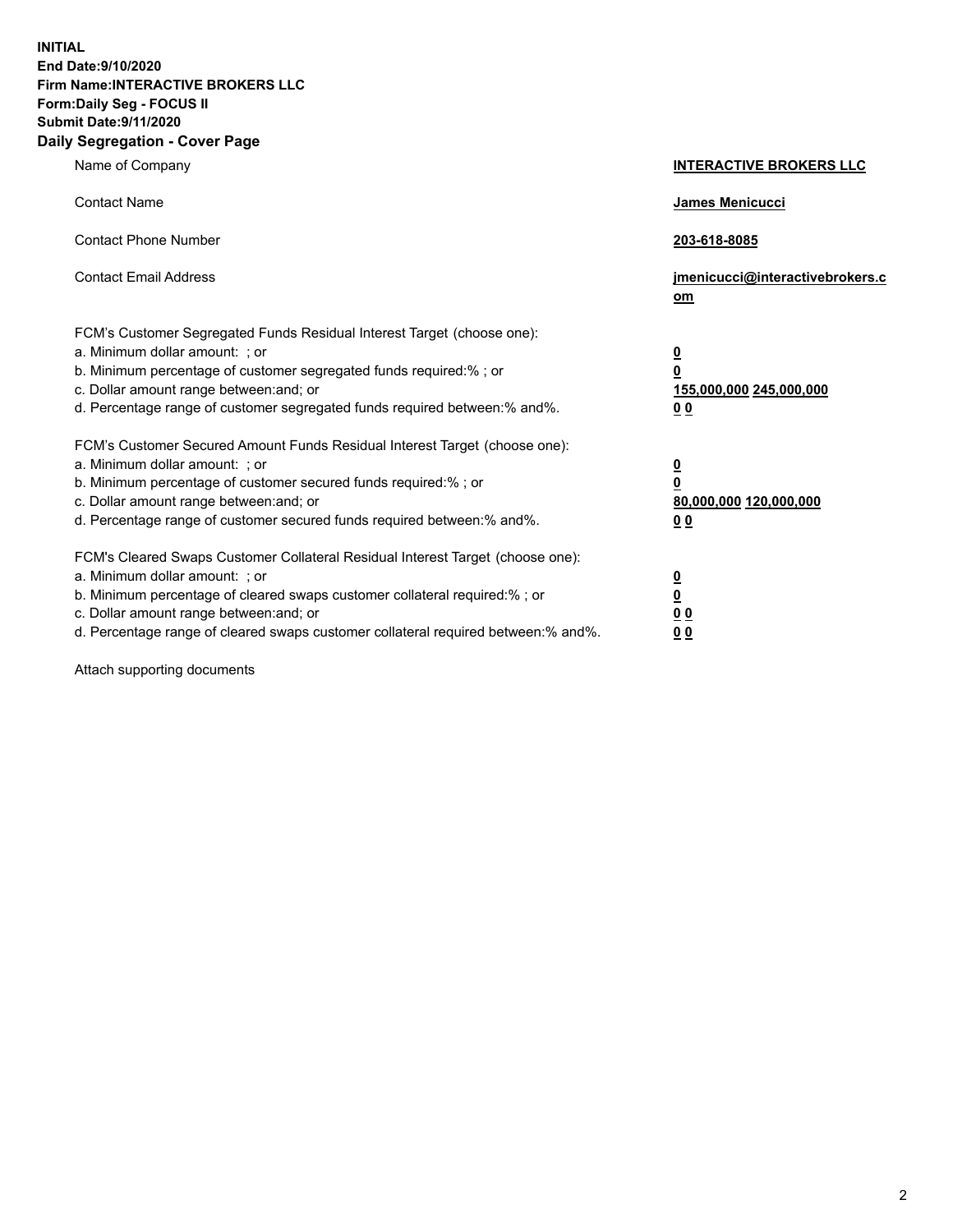## **INITIAL End Date:9/10/2020 Firm Name:INTERACTIVE BROKERS LLC Form:Daily Seg - FOCUS II Submit Date:9/11/2020 Daily Segregation - Secured Amounts**

|     | Daily Segregation - Secured Amounts                                                         |                               |
|-----|---------------------------------------------------------------------------------------------|-------------------------------|
|     | Foreign Futures and Foreign Options Secured Amounts                                         |                               |
|     | Amount required to be set aside pursuant to law, rule or regulation of a foreign            | $0$ [7305]                    |
|     | government or a rule of a self-regulatory organization authorized thereunder                |                               |
| 1.  | Net ledger balance - Foreign Futures and Foreign Option Trading - All Customers             |                               |
|     | A. Cash                                                                                     | 605,955,104 [7315]            |
|     | B. Securities (at market)                                                                   | $0$ [7317]                    |
| 2.  | Net unrealized profit (loss) in open futures contracts traded on a foreign board of trade   | -10,617,264 [7325]            |
| 3.  | Exchange traded options                                                                     |                               |
|     | a. Market value of open option contracts purchased on a foreign board of trade              | 2,971,378 [7335]              |
|     | b. Market value of open contracts granted (sold) on a foreign board of trade                | -1,434,555 [7337]             |
| 4.  | Net equity (deficit) (add lines 1. 2. and 3.)                                               | 596,874,663 [7345]            |
| 5.  | Account liquidating to a deficit and account with a debit balances - gross amount           | <b>9,034</b> [7351]           |
|     | Less: amount offset by customer owned securities                                            | 0 [7352] <b>9,034</b> [7354]  |
| 6.  | Amount required to be set aside as the secured amount - Net Liquidating Equity              | 596,883,697 [7355]            |
|     | Method (add lines 4 and 5)                                                                  |                               |
| 7.  | Greater of amount required to be set aside pursuant to foreign jurisdiction (above) or line | 596,883,697 [7360]            |
|     | 6.                                                                                          |                               |
|     | FUNDS DEPOSITED IN SEPARATE REGULATION 30.7 ACCOUNTS                                        |                               |
| 1.  | Cash in banks                                                                               |                               |
|     | A. Banks located in the United States                                                       | 77,403,627 [7500]             |
|     | B. Other banks qualified under Regulation 30.7                                              | 0 [7520] 77,403,627 [7530]    |
| 2.  | Securities                                                                                  |                               |
|     | A. In safekeeping with banks located in the United States                                   | 499,858,000 [7540]            |
|     | B. In safekeeping with other banks qualified under Regulation 30.7                          | 0 [7560] 499,858,000 [7570]   |
| 3.  | Equities with registered futures commission merchants                                       |                               |
|     | A. Cash                                                                                     | $0$ [7580]                    |
|     | <b>B.</b> Securities                                                                        | $0$ [7590]                    |
|     | C. Unrealized gain (loss) on open futures contracts                                         | $0$ [7600]                    |
|     | D. Value of long option contracts                                                           | $0$ [7610]                    |
|     | E. Value of short option contracts                                                          | 0 [7615] 0 [7620]             |
| 4.  | Amounts held by clearing organizations of foreign boards of trade                           |                               |
|     | A. Cash                                                                                     | $0$ [7640]                    |
|     | <b>B.</b> Securities                                                                        | $0$ [7650]                    |
|     | C. Amount due to (from) clearing organization - daily variation                             | $0$ [7660]                    |
|     | D. Value of long option contracts                                                           | $0$ [7670]                    |
|     | E. Value of short option contracts                                                          | 0 [7675] 0 [7680]             |
| 5.  | Amounts held by members of foreign boards of trade                                          |                               |
|     | A. Cash                                                                                     | 149,811,104 [7700]            |
|     | <b>B.</b> Securities                                                                        | $0$ [7710]                    |
|     | C. Unrealized gain (loss) on open futures contracts                                         | 10,418,866 [7720]             |
|     | D. Value of long option contracts                                                           | 2,971,378 [7730]              |
|     | E. Value of short option contracts                                                          | -1,434,555 [7735] 140,929,061 |
|     |                                                                                             | [7740]                        |
| 6.  | Amounts with other depositories designated by a foreign board of trade                      | $0$ [7760]                    |
| 7.  | Segregated funds on hand                                                                    | $0$ [7765]                    |
| 8.  | Total funds in separate section 30.7 accounts                                               | 718,190,688 [7770]            |
| 9.  | Excess (deficiency) Set Aside for Secured Amount (subtract line 7 Secured Statement         | 121,306,991 [7380]            |
|     | Page 1 from Line 8)                                                                         |                               |
| 10. | Management Target Amount for Excess funds in separate section 30.7 accounts                 | 80,000,000 [7780]             |
| 11. | Excess (deficiency) funds in separate 30.7 accounts over (under) Management Target          | 41,306,991 [7785]             |
|     |                                                                                             |                               |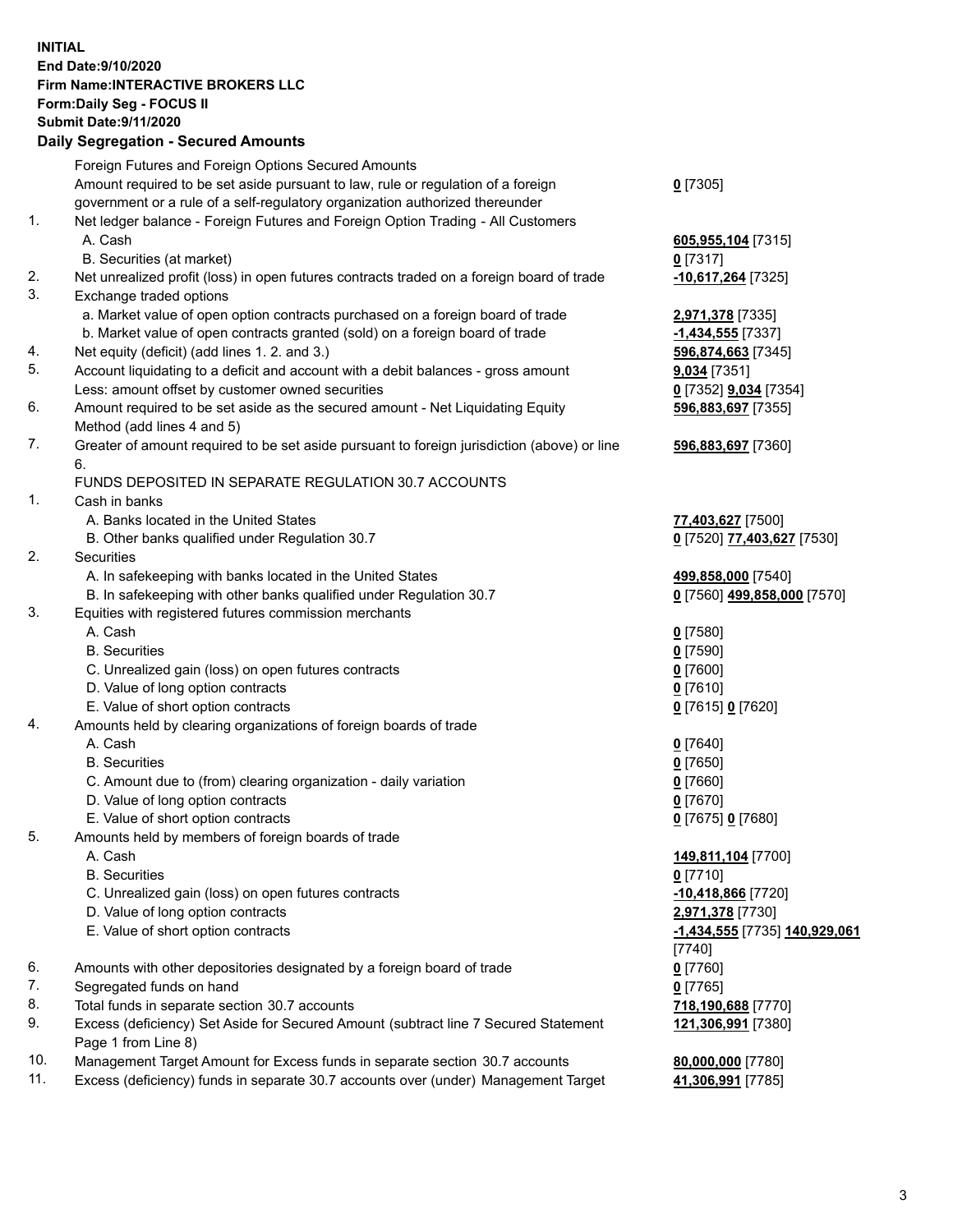**INITIAL End Date:9/10/2020 Firm Name:INTERACTIVE BROKERS LLC Form:Daily Seg - FOCUS II Submit Date:9/11/2020 Daily Segregation - Segregation Statement** SEGREGATION REQUIREMENTS(Section 4d(2) of the CEAct) 1. Net ledger balance A. Cash **5,580,441,835** [7010] B. Securities (at market) **0** [7020] 2. Net unrealized profit (loss) in open futures contracts traded on a contract market **-24,053,614** [7030] 3. Exchange traded options A. Add market value of open option contracts purchased on a contract market **311,236,948** [7032] B. Deduct market value of open option contracts granted (sold) on a contract market **-264,301,442** [7033] 4. Net equity (deficit) (add lines 1, 2 and 3) **5,603,323,727** [7040] 5. Accounts liquidating to a deficit and accounts with debit balances - gross amount **6,133,652** [7045] Less: amount offset by customer securities **0** [7047] **6,133,652** [7050] 6. Amount required to be segregated (add lines 4 and 5) **5,609,457,379** [7060] FUNDS IN SEGREGATED ACCOUNTS 7. Deposited in segregated funds bank accounts A. Cash **1,304,233,971** [7070] B. Securities representing investments of customers' funds (at market) **2,611,513,310** [7080] C. Securities held for particular customers or option customers in lieu of cash (at market) **0** [7090] 8. Margins on deposit with derivatives clearing organizations of contract markets A. Cash **6,669,248** [7100] B. Securities representing investments of customers' funds (at market) **1,860,445,501** [7110] C. Securities held for particular customers or option customers in lieu of cash (at market) **0** [7120] 9. Net settlement from (to) derivatives clearing organizations of contract markets **17,953,336** [7130] 10. Exchange traded options A. Value of open long option contracts **311,047,282** [7132] B. Value of open short option contracts **-264,253,793** [7133] 11. Net equities with other FCMs A. Net liquidating equity **0** [7140] B. Securities representing investments of customers' funds (at market) **0** [7160] C. Securities held for particular customers or option customers in lieu of cash (at market) **0** [7170] 12. Segregated funds on hand **0** [7150] 13. Total amount in segregation (add lines 7 through 12) **5,847,608,855** [7180] 14. Excess (deficiency) funds in segregation (subtract line 6 from line 13) **238,151,476** [7190] 15. Management Target Amount for Excess funds in segregation **155,000,000** [7194] 16. Excess (deficiency) funds in segregation over (under) Management Target Amount **83,151,476** [7198]

Excess